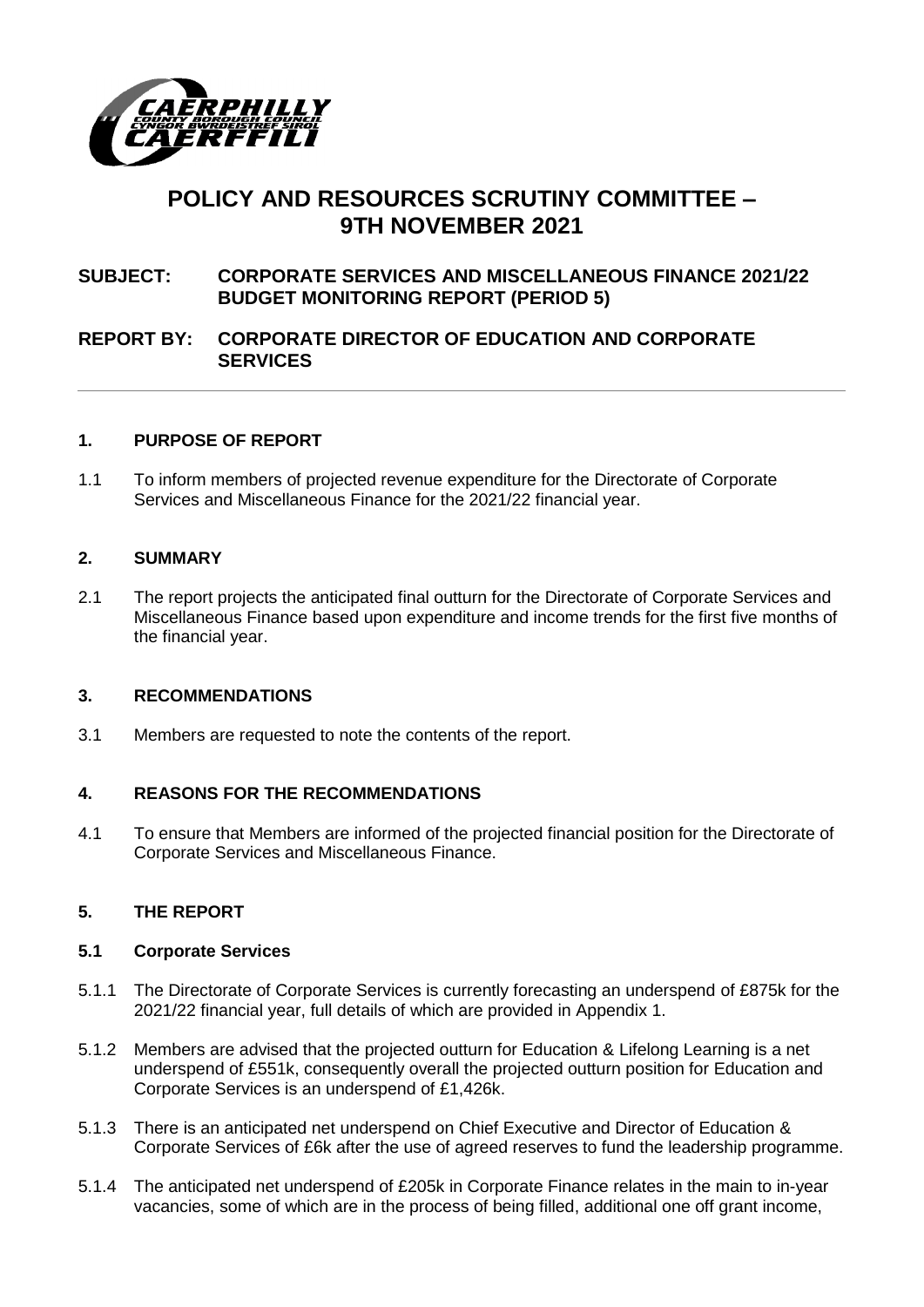together with the use of reserves to fund an apprentice post and a Finance Officer (Cashless Catering).

- 5.1.5 There is an anticipated net underspend of £379k in Digital Services, after taking into account the agreed used of reserves. The underspends will be monitored during the year and may reduce depending on agreed project work. The underspends consist of: -
	- A projected underspend of £75k for IT Services which is due in the main to delays in filling vacancies offset by the estimated costs of additional leased Telephone lines, external consultants, agency staff and a reduction in income.
	- A projected net underspend of £130k on Procurement which relates in the main to delays in filling vacant posts.
	- An underspend of £173k for Customer First. This is due in the main to vacant posts still to be filled due to secondments to the Track and Trace programme.
- 5.1.6 Legal & Governance is projecting a net overspend of £4k after allowing for the following to be ring-fenced and transferred to earmarked reserves: -
	- Projected underspend on Members related expenditure of £66k. This is due in the main to underspends on Members Allowances and associated budgets which is partly offset by increased costs on Members superannuation costs.
	- Projected underspend of £33k on Electoral Services. The Electoral Services underspends in non-election years are ring-fenced to fund overspends in election years.
- 5.1.7 The net overspend of £4k for Legal & Governance is due in the main to reduced income levels offset by staff not reaching the top of their pay scales, some temporary reduced hours and savings associated with working from home. These income levels will be monitored closely during the year. The overspend is after taking into account the agreed use of reserves for an additional Committee Services Officer.
- 5.1.8 There is a projected net underspend of £129k for People Services mainly consisting of:
	- Human Resources projected net underspend of £90k due in the main to staff being on maternity leave and some temporary reductions in working hours, partially offset by reduced income levels. The net underspend is after taking account of the agreed use of reserves.
	- Health & Safety underspend of £79k due in the main to salary savings arising from delays in recruitment after taking account of the agreed use of reserves for an SLA Support Officer. These are offset by reduced internal training income due to Covid-19. There are also small forecast savings on vehicle hire.
	- Occupational Health underspend of £47k due in the main to salary savings due to delays in recruitment
	- The Communications Unit is projecting a net overspend of £60k, due in the main to reduced levels of internal income arising from Covid-19. Income levels will be closely monitored in year. It is anticipated the lost internal income in this budget has resulted in savings in other service division's printing budgets.
	- CMT Support overspend of £28k due to the addition of a new "Support Officer".
- 5.1.9 There is an anticipated £157k net underspend in Business Improvement Services after taking account of the following: -
	- Management Projected net underspend of £109k due to a vacant Head of Service post offset by additional costs of a temporary increase in a Head of Service.
	- Projected net underspend of £15k in the Policy Team due to delays in filing a vacant post.
	- Projected underspend of £38k in the Equalities and Welsh Language Team due in the main to some staff not reaching the top of pay scales in the current year.
	- Projected small overspend of £9k in the Performance Management Unit.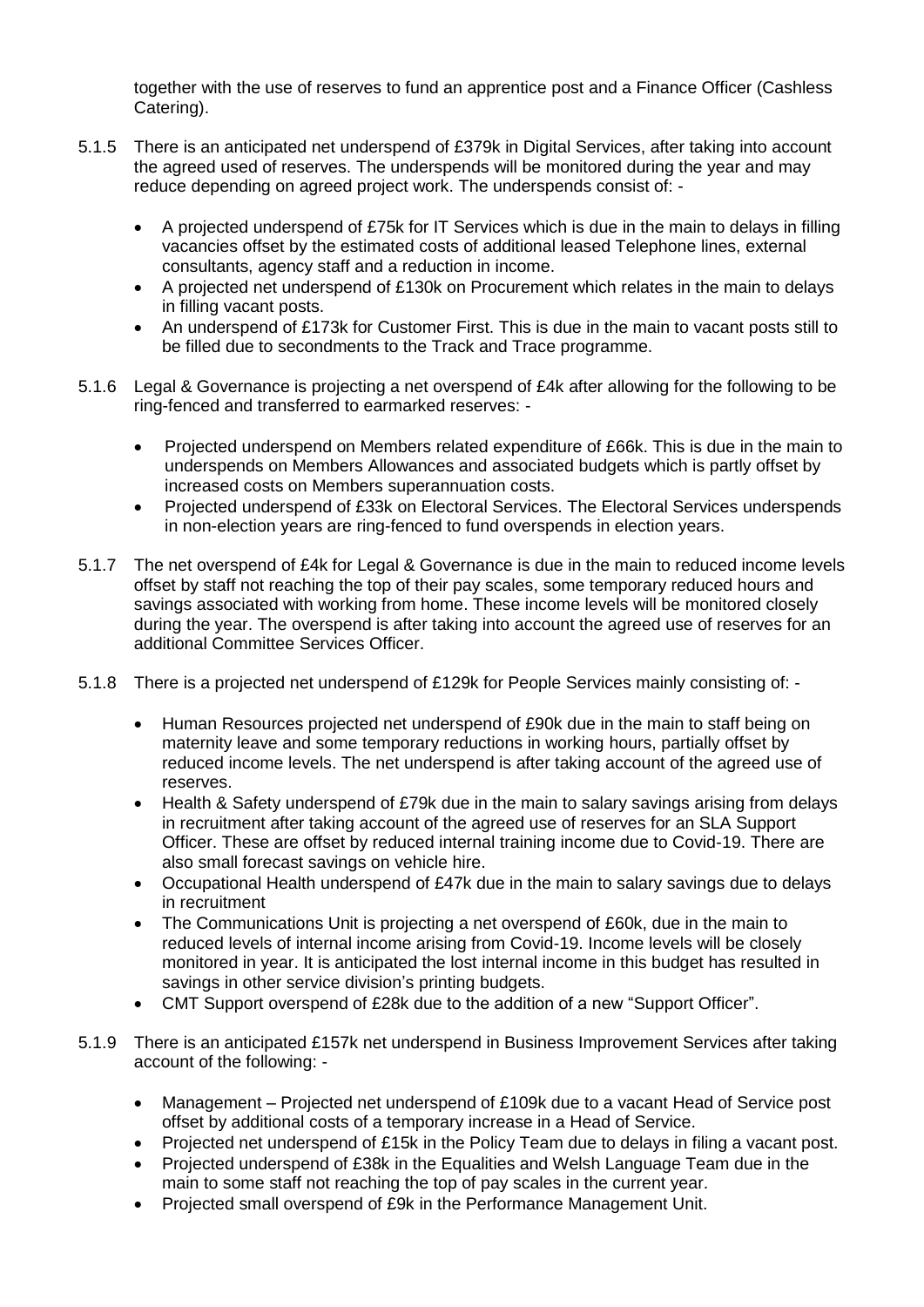- Projected net underspend of £3k in the Transformation Team after taking account of the agreed transfer of reserves.
- 5.1.10 Although Property Services sits within the Economy & Environment Directorate, budget monitoring has traditionally been considered by the Policy and Resources Scrutiny Committee. For Property Services there is a net projected overspend of £59k, consisting of the following: -
	- Management £30k underspend in the main due to staff on temporary reduced hours offset by the estimated appointment of a new post starting February 2020.
	- Energy £6k underspend, due to a temporary reduction of hours of a member of staff.
	- Estates £42k underspend due mainly to staff vacancies/reduced hours offset by a reduction in the anticipated level of fee income. The income levels will be monitored closely in year.
	- Non Operational Properties £8k underspend mainly due to reduced utility costs being incurred.
	- Corporate Facilities £58k overspend mainly due increased electricity costs for Ty Penallta to comply with the Covid-19 guidance offset by savings on staff salary due to temporary reduction in hours.
	- Maintenance Projected £43k underspend due in the main to delays in filling vacant posts and increased fee income.
	- Building Consultancy Projected £129k overspend due in the main to reduced fee income arising from the pausing of the Trinity Fields extension project. The creation of a new Project Manager post is partially offset by delays in filling existing posts.
- 5.1.11 There is a projected underspend of £61k on Housing Services (excluding HRA) which consists of the following: -
	- General Fund Housing is expected to show a £106k underspend at this stage, although there are some offsetting over and underspends contributing to this position. This service area includes a statutory duty for Temporary Accommodation which is demand led and difficult to predict, but trends show an annual increase in the need for this service evidenced by the increase in B&B accommodation over the past few years and in particular placements made during the pandemic. There has been a government embargo on evictions, which recently ended in June 2021, which has therefore restricted the normal flow of homeless activity, but activity for Covid related placements still remains high. Welsh Government have also extended the requirement notice for landlords to serve notice on tenants to 6 months. We therefore anticipate referrals requiring emergency housing to increase.
	- The demand for B&B placements as a result of Covid-19 has been significant with on average 70 cases per month, together with accompanying security costs for the relevant establishments. Welsh Government have funded these costs (net of any housing benefits) from the Covid Hardship Grant and have confirmed this funding will remain in place for the remainder of this financial year. However, once this funding has ceased, the funding commitment will fall on the General Fund. In the long term, however, Welsh Government has set out an ambitious Programme for Government with the aim of making our community a better place to live and work, which will be achieved in part, by reforming homelessness services to focus on prevention and rapid rehousing, which should in theory eradicate the need for B&B placements. Emergency Accommodation will still be required but on a smaller scale and officers are currently undertaking a review with regard what this provision will look like for CCBC in the longer term.
	- Supporting People have also confirmed additional funding in year for the Homeless Prevention Officers
	- Private Sector Housing is expected to show a £46k overspend at this stage. In previous reports there was concern regarding the under recovery of the Agency Income Fee which has historically been generated from the private housing capital programme.This budget relies on its fee income to be able to fund the service. Fee income is charged on works carried out which are typically capital in nature, such as historically, Area Renewal,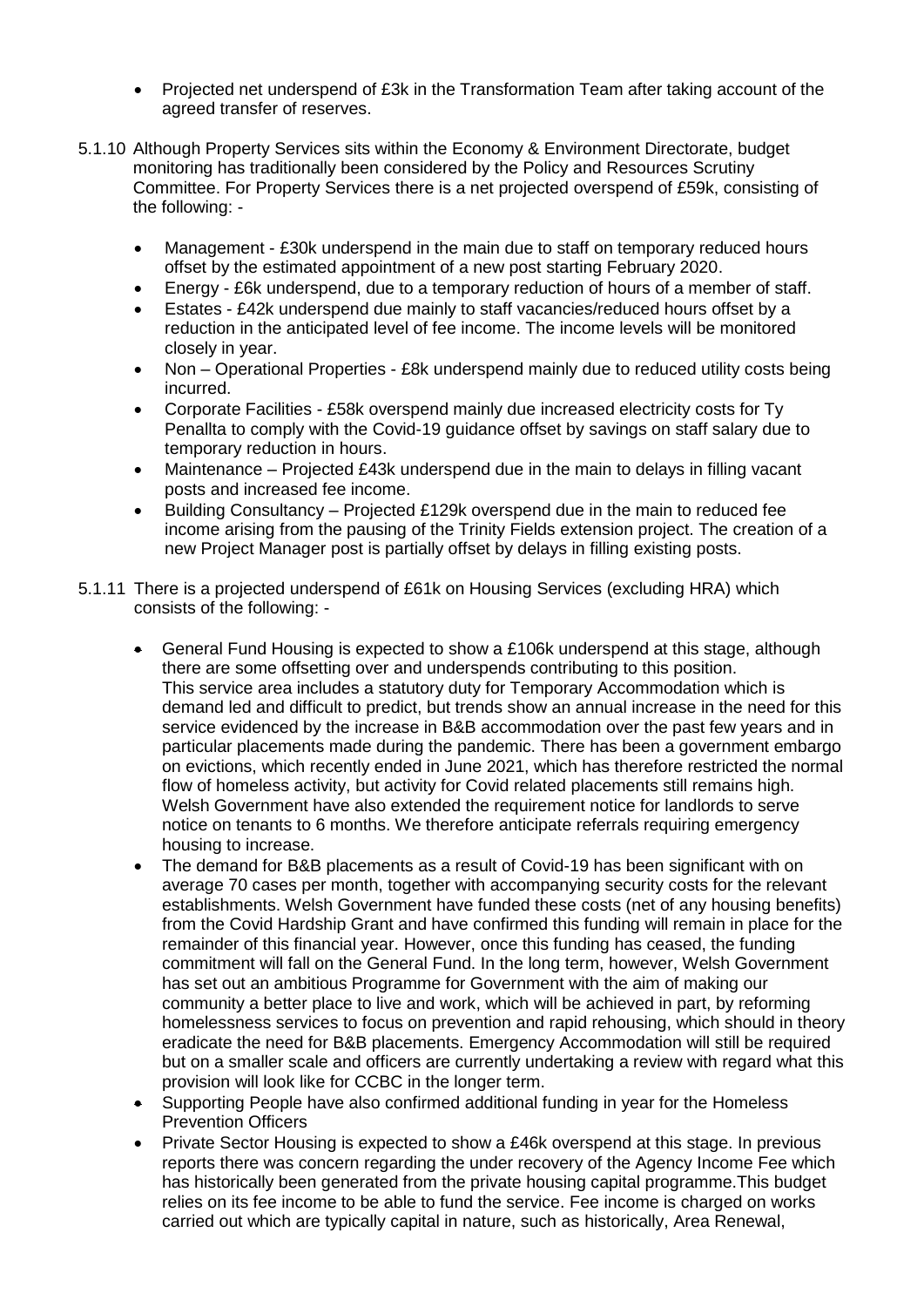Renovation Grants and more recently the WHQS programme, Home Repair Grants, Loans and Adaptations. Unfortunately, due to the Covid-19 restrictions, officers were unable to progress with any works, (other than emergencies) and as such have not been able to receive any significant fee income The WHQS programme was also due to be completed in June 2020, and although this is now extended, it will not offer up a long-term income solution for this service. The reduced activity during the pandemic has created a backlog of work which will now need to be managed.

- Welsh Government have offered up a lost income financial assistance grant as a consequence of Covid-19, and claims made for the lost agency fee were fully successful last financial year. The budget therefore now assumes the reduction in lost income will be fully recovered this financial year via the lost income claim. This should ensure the budget remains in a manageable position for this financial year, but officers are reviewing the budget for long term sustainability.
- The projected overspend at this stage can be met from working balances.

# **5.2 Miscellaneous Finance**

- 5.2.1 There is an overall projected underspend of £708k in Miscellaneous Finance.
- 5.2.2 There is a projected net underspend of £271k on Capital Financing budgets which is due to the following: -
	- £827k underspend on Interest Payments due to delays in borrowing requirements.
	- Investment income being £555k less than the budgeted level due to the timing of new medium to long term investments due to Covid-19.
- 5.2.3 There is a projected overspend of £63k on the Trade Union budget. We are currently still in discussions with Trade Union colleagues to review and update our Facilities Agreement to ensure that equitable support arrangements are in place.
- 5.2.4 Counsel Fees budget is projected to be breakeven at present, but this is a volatile budget that will be monitored closely in year.
- 5.2.5 The remaining projected overspends in Miscellaneous Finance consist of the following:
	- £16k on the Class 1A NI savings, this is due in the main to a reduced take-up of the Tusker GASS car scheme.
	- £23k on Bank Charges due to the increased costs of processing "faster payments".
- 5.2.6 The remaining projected underspends for Miscellaneous Finance consists of the following:
	- Subscriptions £7k
	- Carbon Management Scheme £247k (scheme ended in 2019-20).
	- £12k Community Schemes budget due to the proposed cancellation of events.
	- £272k due to delays in recruitment to the two head of service posts.

### **6. ASSUMPTIONS**

- 6.1 The projected outturn position is based on actual income and expenditure details to the end of August 2021.
- 6.2 Forecasts have been made following discussions with Managers based on current information available.